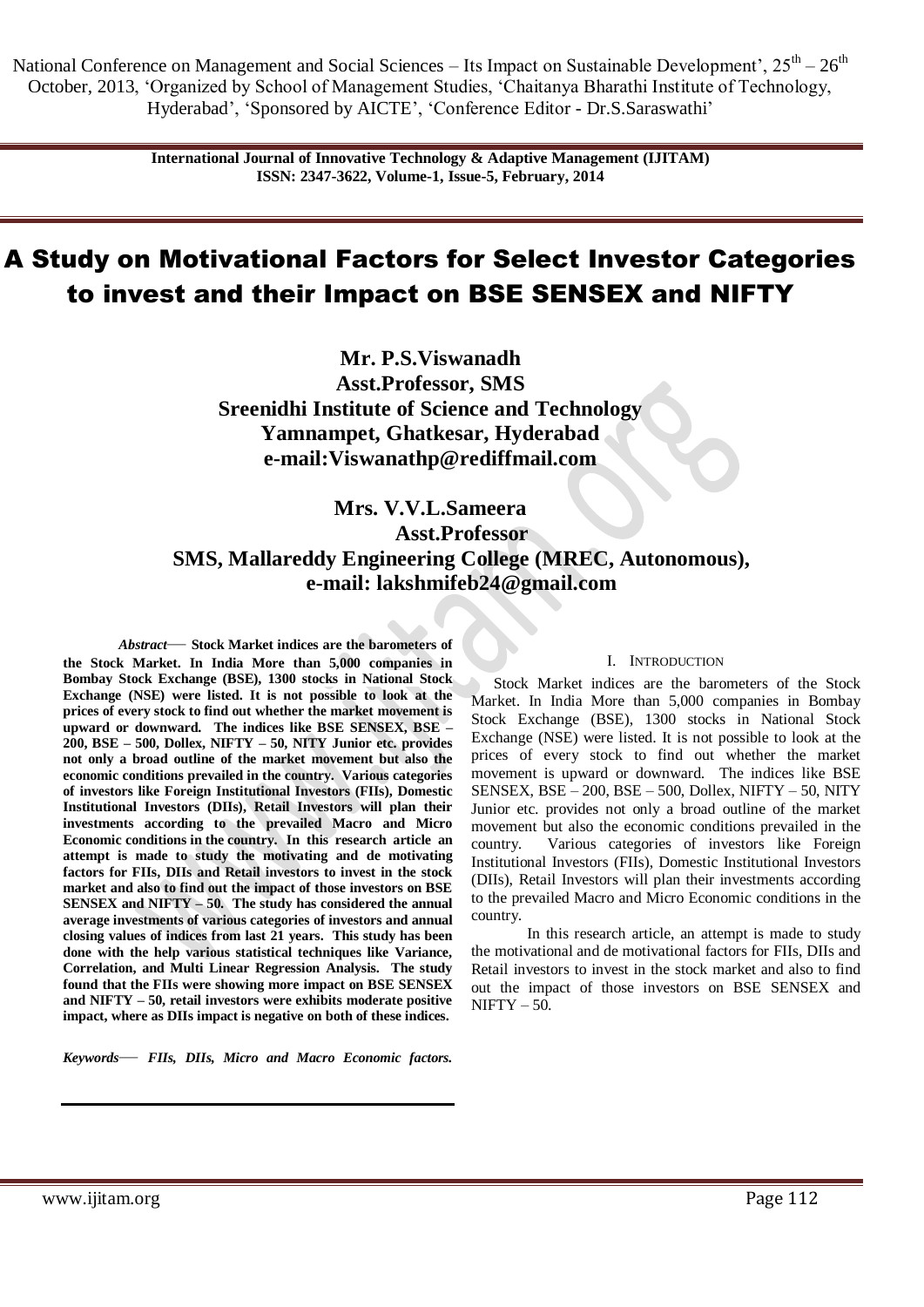National Conference on Management and Social Sciences – Its Impact on Sustainable Development', 25<sup>th</sup>  $-26<sup>th</sup>$  October, 2013, 'Organized by School of Management Studies, 'Chaitanya Bharathi Institute of Technology, Hyderabad', 'Sponsored by AICTE', 'Conference Editor - Dr.S.Saraswathi'

#### **International Journal of Innovative Technology & Adaptive Management (IJITAM) ISSN: 2347-3622, Volume-1, Issue-5, February, 2014**

### II. RESEARCH METHODOLOGY

The following methodology has been followed in order to study the motivational and de motivational factors for select categories of investors to invest and to find out their impact on stock market.

#### *a. Objectives of the study*

- 1. To study the reasons for invest and disinvest by various categories of investors in Indian stock markets.
- 2. To analyze the impact of various select categories of investors on BSE SENSEX and NIFTY - 50

#### *b. Hypothesis:*

#### **Null Hypothesis (H0):**

 $H<sub>01</sub>$ . There is no significant impact of FIIs on BSE SENSEX and NIFTY - 50

 $H<sub>02</sub>$ . There is no significant impact of DIIs on BSE SENSEX and NIFTY  $-50$ 

 $H<sub>03</sub>$ . There is no significant impact of retail investors on BSE SENSEX and NIFTY – 50

#### **Alternative Hypothesis (H1)**

 $H<sub>11</sub>$ . There is a significant impact of FIIs on BSE SENSEX and NIFTY  $-50$ .

 $H_{12}$ . There is a significant impact of DIIs on BSE SENSEX and NIFTY - 50.

 $H<sub>13</sub>$ . There is a significant impact of Retail investors on BSE SENSEX and NIFTY - 50.

#### *c. Scope of the Study:*

The scope of this study is limited select indices such as BSE SENSEX and NIFTY – 52 only. It hasn't considered other indices that are there in the market.

*d. Period of the Study:*

The study has considered the annual closing values of select indices and average investments of select investor categories from the financial year 1992-93 to 2012-13.

*e. Techniques used for the study:*

The study took the help of Statistical techniques like Correlation, Multiple Regression, R square and F Test for making effective analysis.

#### *Causes for Investment and Disinvestment of various categories of Investors*

The Securities Exchange Board of India (SEBI) has allowed various categories of investors to invest their excess funds in Indian Stock Markets. Those are Individual or Retail Investors, Foreign Institutional Investors (FIIs), Domestic Institutional Investors (DIIs), Private Corporate, Non-Resident in Indians (NRIs) etc. Among these the first three categories such Retail Investors, FIIs and DIIs Investment proportions were more than that of others. Therefore this study has made an attempt to study the causes for investment and disinvestment of those investor categories in the Indian Stock Markets.

#### *a. Reasons for Retail Investors to Invest and / or Disinvest:*

It is well known fact that the Retail Investors are the people who may not posses sound knowledge and information about the firms for making proper predictions about the markets. Therefore they will dependent on several factors like Persuasion of intermediaries, Advertisement in business news channels and others, Market gossip and Rumour, Un-official Premiums, Press Coverage, Interim Results, Future Prospects, Personal Judgment, Promoters Track Record, Quality of Management etc.

In an article "Investment strategies and motivational factors among Small investors: A study with special reference to Karnataka state" by Dr. Shivakumar Deene and Dr. Satyanarayan Pathi found that the Quality of management (59.5%), Persuasion of intermediaries (44.9%), and Interim Results (44.9%), were the top first preferences for inducement to purchase securities. Market gossip and Rumour (45.2%), press coverage (45.2%) Interim Results/ Promoters Track Record were the top 4 second preferences for inducement to purchase securities. Un-official Premiums (59.5%), Market gossip and Rumour (29.4%) and Future Prospects (26.14%) were the 3 top third preferences for inducement to purchase securities.

#### *b. Reasons for FIIs and DIIs to Invest and/ or Disinvest:*

The Institutional Investors are one who posses sound knowledge and data related to various firms and market conditions. These investors will also posses special analysts to analyze the market conditions. In the words of Ila Patnayak  $&$  Ajay Shah in their article "Investment choices of foreign and domestic institutional investors" they said that the FIIs are attracted by the economic and political stability of the host country, prospects of its growth opportunities, and favorable policies of the host government towards foreign investment, privatization, taxation, etc. An enabling environment—such as good governance practices (country's rank in corruption index), enforceable legal machinery, better administrative efficiency, a suitable regulatory regime and a positive investment climate—is an impetus for FII inflows. Foreign portfolio flows (mainly debt oriented) are drawn to countries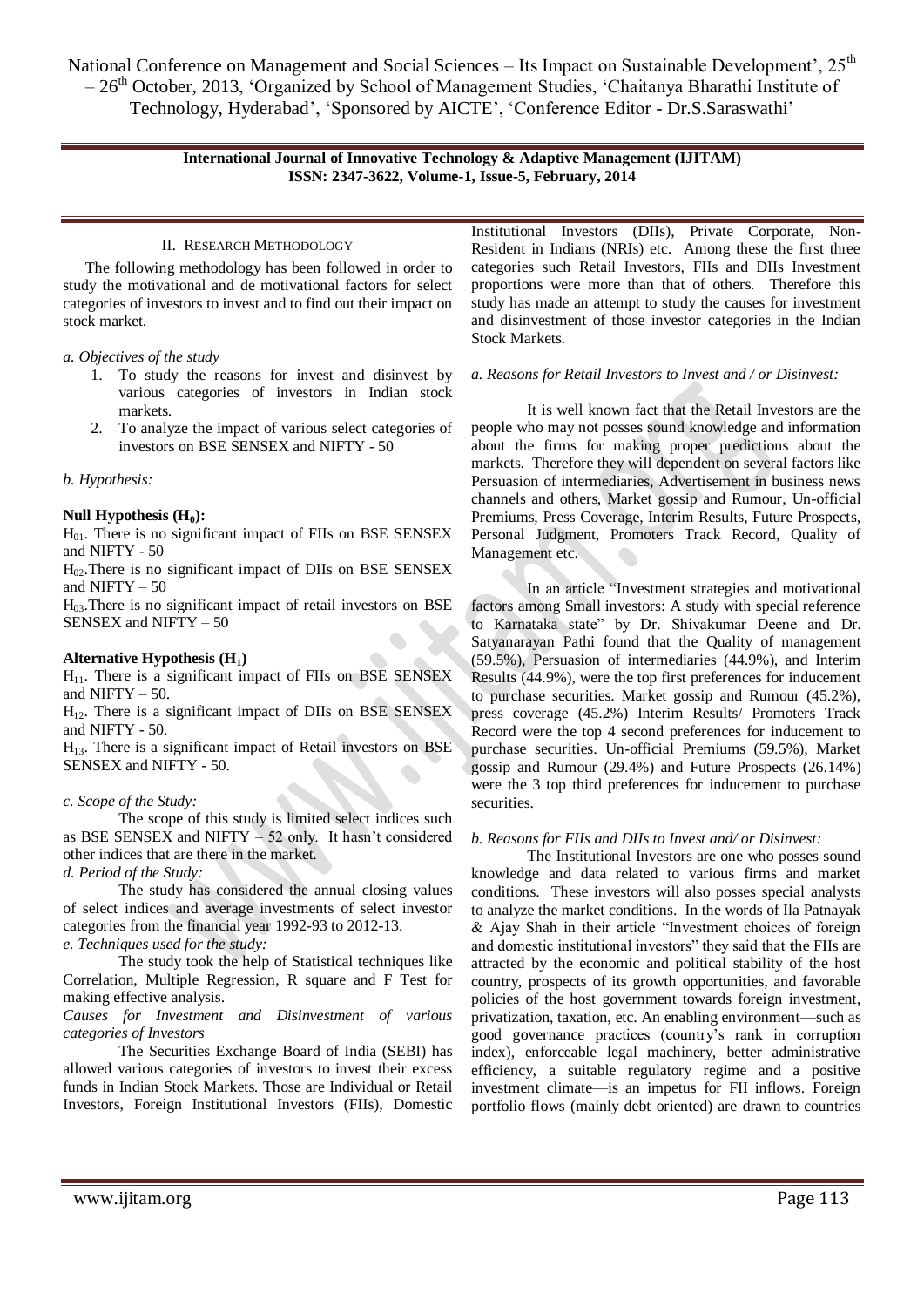National Conference on Management and Social Sciences - Its Impact on Sustainable Development', 25<sup>th</sup>  $-26<sup>th</sup>$  October, 2013, 'Organized by School of Management Studies, 'Chaitanya Bharathi Institute of Technology, Hyderabad', 'Sponsored by AICTE', 'Conference Editor - Dr.S.Saraswathi'

> **International Journal of Innovative Technology & Adaptive Management (IJITAM) ISSN: 2347-3622, Volume-1, Issue-5, February, 2014**

with higher domestic interest rates vis-à-vis external rates of interest, coupled with stability in the exchange rates.

Foreign investors are particularly interested in investing in India when the country's sovereign credit risk rating is of higher than investment grade category. External factors, such as lower foreign interest rates, recession/saturation abroad, herd mentality in international capital markets, a decline in the available profit opportunities, a gradual reduction in home bias in asset allocation in advanced economies, also play a vital role in attracting foreign portfolio investment flows. The reasons for decrease in FIIs mainly due to the heightened risk aversion of foreign investors and emanating from the global financial meltdown.

Domestic Institutional Investors prefer older firms with a large share of fixed assets and high leverage, and larger firms. These investors also prefer even smaller firms with good financial track records. They try to avoid liquid stocks.

#### ANALYSIS OF SELECT INVESTOR CATEGORY IMPACT ON BSE SENSEX AND NIFTY - 50

In order to analyze the impact of Select Investor category on above mentioned indices the researcher took the help of various statistical techniques. The calculated values and its analysis are as follows:

*a. Impact of FIIs, Retail Investors and DIIs on BSE SENSEX:*

| Sl.No | Category of<br><b>Investor</b> | <b>BSE</b><br><b>Correlation</b><br>with<br><b>SENSEX</b> |
|-------|--------------------------------|-----------------------------------------------------------|
|       | <b>FIIs</b>                    | 0.972                                                     |
|       | Retail Investors               | 0.447                                                     |
|       | DIIs                           | 0.410                                                     |

The above table reveals that the impact of FIIs is more on BSE SENSEX when compared to other investor category since there exists the highest positive correlation between BSE SENSEX and FII's Investments (0.972). The impact of Retail Investors on BSE SENSEX is moderate since the correlation is 0.447, where as DIIs exhibits negative correlation with BSE SENSEX.

|  | <b>Model Summary</b> |
|--|----------------------|
|--|----------------------|

| Model                                               | R                 | R             | Adjusted        | Std. Error of the |  |  |
|-----------------------------------------------------|-------------------|---------------|-----------------|-------------------|--|--|
|                                                     |                   | <b>Square</b> | <b>R</b> Square | <b>Estimate</b>   |  |  |
|                                                     | .981 <sup>a</sup> | .962          | .925            | 954.38663         |  |  |
| a. Dependent Variable: BSE SENSEX<br>b. Predictors: |                   |               |                 |                   |  |  |
| (Constant), DII, Retail Investors and, FIIs         |                   |               |                 |                   |  |  |

The R Square value equals to 0.962, indicating that 96.2 per cent of the variations in the BSE SENSEX are explained by the Retail Investors, FIIs and DIIs.

|       | <b>ANOVA Table</b> |                      |   |               |        |      |  |  |  |
|-------|--------------------|----------------------|---|---------------|--------|------|--|--|--|
| Model |                    | DF<br>Mean<br>Sum of |   |               | F      | Sig. |  |  |  |
|       |                    | <b>Squares</b>       |   | <b>Square</b> |        |      |  |  |  |
|       | Regression         | 69747702.662         | 3 | 23249234.     | 25.525 | .012 |  |  |  |
|       |                    |                      |   | 221           |        |      |  |  |  |
|       | Residual           | 2732561.494          | 3 | 910853.83     |        |      |  |  |  |
|       |                    |                      |   |               |        |      |  |  |  |
|       | Total              | 72480264.156         | 6 |               |        |      |  |  |  |

The above table reveals that the value of R square is significant as indicated by the P value (0.012) of F Statistic which is less than generally accepted significance level of 0.05.

|              | <b>Coefficients</b> |                                        |               |                                            |         |      |  |  |  |
|--------------|---------------------|----------------------------------------|---------------|--------------------------------------------|---------|------|--|--|--|
| <b>Model</b> |                     | Un standardized<br><b>Coefficients</b> |               | <b>Standardized</b><br><b>Coefficients</b> | t       | Sig. |  |  |  |
|              |                     | B                                      | Std.<br>Error | <b>Beta</b>                                |         |      |  |  |  |
|              | (Constant)          | 12985.758                              | 1053.173      |                                            | 12.330  | .001 |  |  |  |
|              | <b>FIIs</b>         | .040                                   | .007          | .884                                       | 5.611   | .011 |  |  |  |
|              | Retail              | .076                                   | .066          | .171                                       | 1.144   | .336 |  |  |  |
|              | Investors           |                                        |               |                                            |         |      |  |  |  |
|              | <b>DIIs</b>         | $-.005$                                | .012          | $-.066$                                    | $-.418$ | .704 |  |  |  |

The above table represents that, if the FIIs, Retail Investors and DIIs increases their investments by one unit then the BSE SENSEX will have an impact of 0.04 percent, 0.076 percent and -0.005 percent respectively. The Significance values of 0.011, 0.336 and 0.704 of FIIs, Retail Investors and DIIs indicate that there is significant impact of FIIs on BSE SENSEX and there is no significant impact of Retail Investors and DIIs on BSE SENSEX at 5 percent level of confidence.

*b. Impact of FIIs, Retail Investors and DIIs on NIFTY 50*

| Sl.No | Category of<br><b>Investor</b> | Correlation with NIFTY -<br>50 |
|-------|--------------------------------|--------------------------------|
|       | <b>FIIs</b>                    | 0.965                          |
|       | Retail Investors               | 0.461                          |
|       | DIIs                           | $-0.422$                       |

The above table reveals that, the impact of FIIs is more on NIFTY 50 when compared to other investor category since there exists the highest positive correlation between